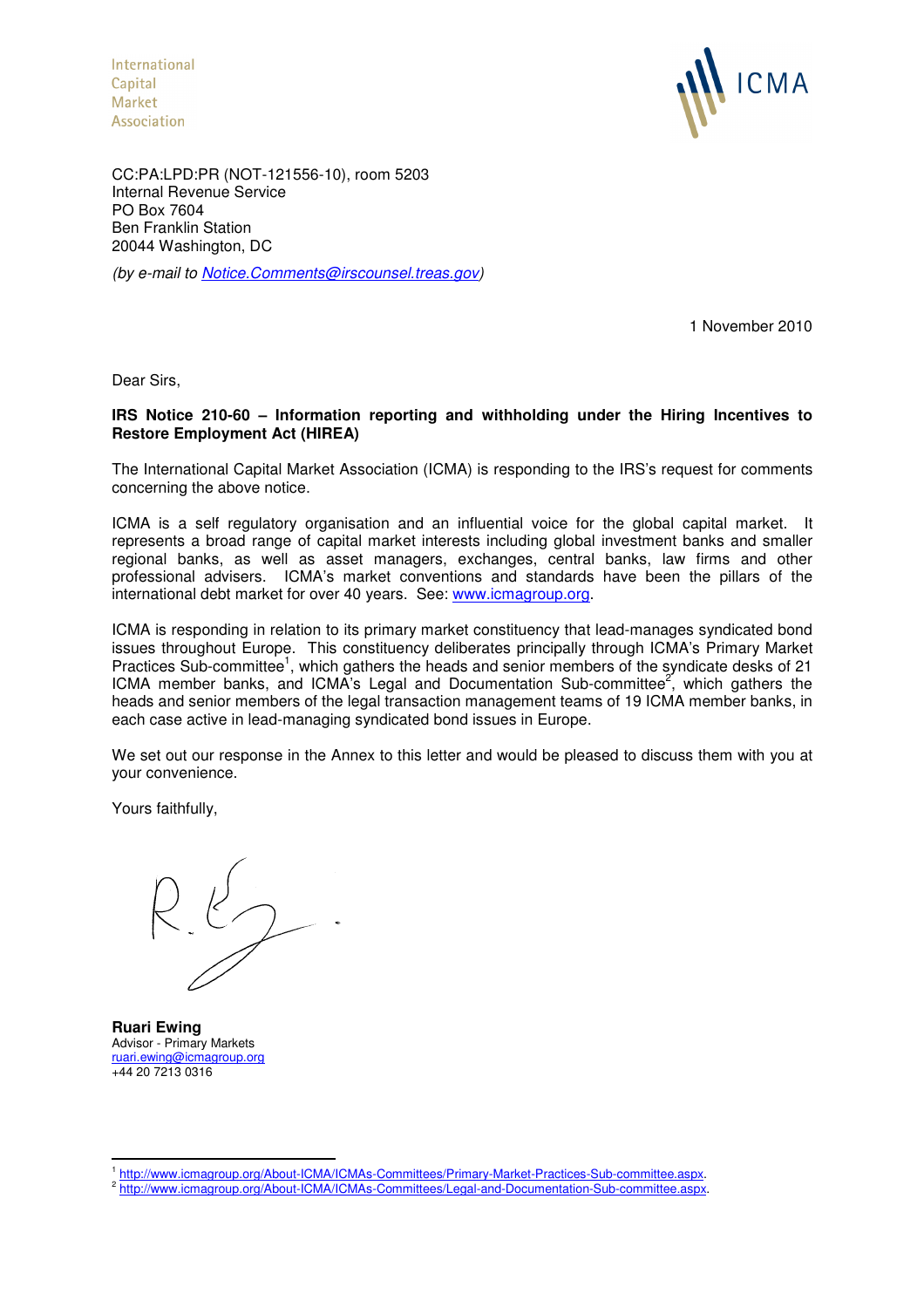## **Annex**

ICMA is aware that many industry participants have been separately involved in industry discussion concerning HIREA implementation, not least via the Institute of International Bankers (IIB) and the European Banking Federation (EBF), including as to the various intermediary certification and reporting requirements raised in Notice 2010-60. ICMA also understands that the International Banking Federation (IBFed) is filing a response to Notice 2010-60. Consequently, ICMA is just raising five discrete concerns for consideration by the IRS, in the context of the distribution and raising of capital in the form of bonds by US issuers globally.

### **Repeal of TEFRA and status of ICSD-deposited global bearer bonds**

HIREA repeals (except in relation to the US excise tax on bearer debt for non-US issuers) the Tax Equity and Fiscal Responsibility Act (TEFRA) exemptions relating to bonds in bearer form (with substantial resulting US tax sanctions on bearer bonds of US issuers, namely loss of the portfolio interest exemption from 30% withholding tax on interest and non-deductibility of interest for US federal tax purposes). However, bonds held in a dematerialised book-entry system, or other system specified by the US Treasury, will be deemed to be in registered form for US tax purposes (and not subject to the above US tax sanctions). In this respect, US issuers will only be able to issue bonds from 19 March 2012 that are either (i) in registered form or (ii) in bearer form held in a dematerialised book-entry system or other system specified by the US Treasury (the bonds will in either case be treated as registered for US tax purposes and so be subject to the related certification requirements, such as under forms W8).

Bearer form can, for various reasons and aside from any potential local legal requirements, be the commonly accepted or sole form for debt issuance in some non-US markets and US issuers may be disadvantaged (to a greater or lesser extent) in terms of investor demand if they do not follow such local practices. ICMA is therefore keen for the US Treasury to confirm:

- (a) that bonds in global bearer form deposited with one of the two international central securities depositories (ICSDs), Euroclear and Cleastream, or one of their common depositaries or common safekeepers, will be characterised as being held in a dematerialised book-entry system; and
- (b) what, if any, conditions such characterisation will be subject to (for example in terms of any restrictions on convertibility of bonds from their global form into definitive form).

ICMA may then need to consider what, if any, consequential amendments will be necessary to Eurobond documentation and practices (for example removal of the holder option to convert into definitive form previously necessary to ensure bearer status for TEFRA reliance) and any consequential changes in characterisation under various European and other national laws.

ICMA understands that representatives of the ICSDs are willing to enter into discussions with the US Treasury and IRS and ICMA would consider such discussions as the most efficient forum to develop a practical outcome.

## **Intermediary certification and reporting requirements**

HIREA will require specified intermediaries effecting US-source payments to enter into substantial reporting agreements with the IRS concerning accounts of US customers. This is to be backed by a 30% withholding tax sanction on payments to non-compliant intermediaries.

In this respect, ICMA is concerned that, in the context of intermediated holding chains common in debt capital market transactions, end investors worldwide may be subject to withholding without having:

- (a) knowledge of the identity of intermediaries further up the holding chain;
- (b) authoritative knowledge of the compliance or otherwise of their initial custodian;
- (c) knowledge (authoritative or not) of the compliance or otherwise of intermediaries further up the holding chain; or